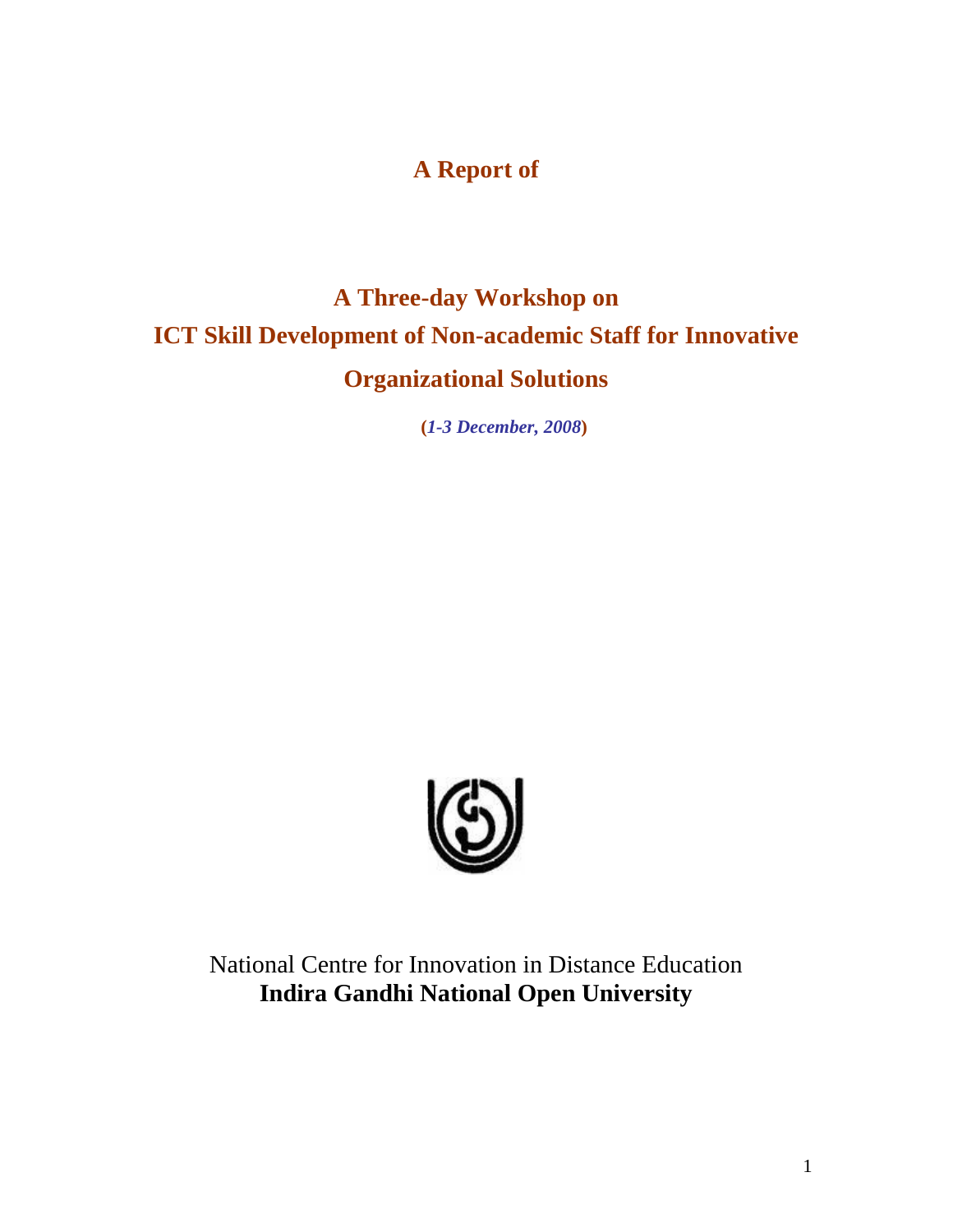A Report of a Three-day Workshop on ICT Skill Development of Non-academic Staff for Innovative Organizational Solutions (01-03 December, 2008)

Supervision and guidance: *Prof. M. Aslam* Report prepared by: *Dr. Moumita Das*

*© Indira Gandhi National Open University, 2008*

*All rights reserved. No part of this work may be reproduced, stored in a retrieval system, or transmitted, in any form, by mimeograph or any other means, without permission in writing from the Copyright holder.*

*Published on behalf of Indira Gandhi National Open University, New Delhi by the Director, National Centre for Innovation in Distance Education.*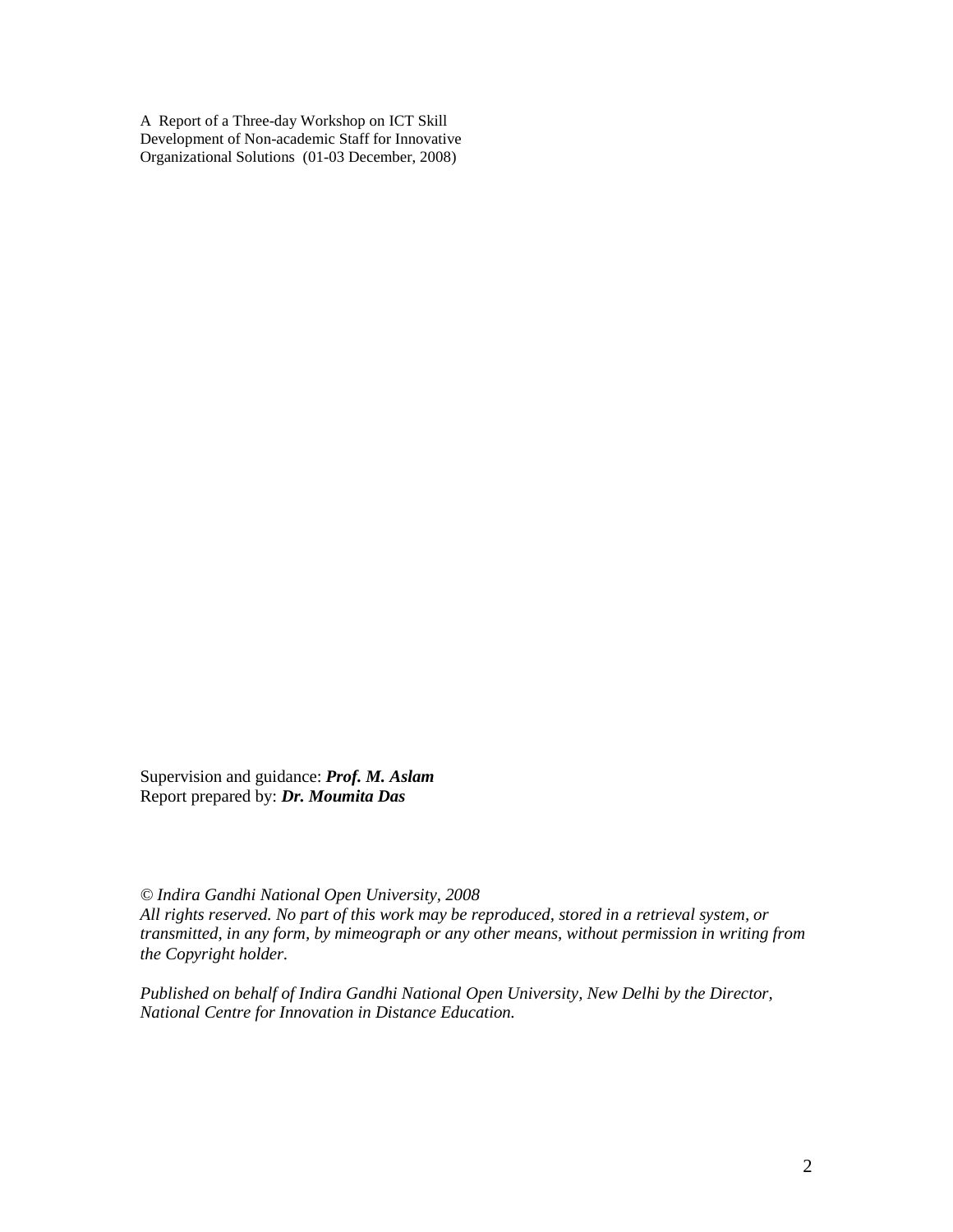#### **Introduction**

As part of the NCIDE action plan for the year 2008-2009, one of the objectives is the skill development of ODL functionaries (both academic and nonacademic) by using simple and easily accessible tools for innovative learning solutions. Accordingly, NCIDE conducted a three-day *"Workshop on ICT Skill Development of Non-academic Staff for Innovative Organizational Solutions"* for the non-academic staff from various Divisions and Schools. This workshop is being held from **1 st to 3rd December, 2008** in the **Conference Room, Block G, First Floor, New Academic Complex, IGNOU**. 10 Participants from 6 Schools, and 3 Divisions of IGNOU attended the workshop (List of participants at Annexure-I).

#### **Objectives**

The main aim was to build a cadre of trained multi-skilled associates in various Divisions and Schools with necessary knowledge and skills required for the application of latest ICT tools. The focus of the workshop was to acquaint the participants with ICT tools, their accessibility and application for acquiring multi-skilled knowledge. It is expected that such upgradation of skills will help to enhance the use of ICT tools in day to day administrative management.

#### **Methodology**

The workshop in its approach was highly participating and skill oriented. The sessions were taken up by both internal and external experts (Annexure-II) on the availability and current use of latest ICT tools for teaching-learning. The internal experts provided hands-on training that involved some selected ICT tools. These ICT tools were provided to the trainees on their laptops in advance, and they were required to develop content of their own disciplines using the ICT tools. After the workshop, in order to establish and maintain a mentoring/support of the trainees by the NCIDE faculty, a training management system, called Virtual Training Lounge (VTL) was developed at NCIDE. The progress of the trainees will be assessed through this training management system. After two months of the conclusion of the training programme, a follow-up meeting will be organized to assess the progress of the trainees. The workshop has also requested in to more meaningful use of Laptops so kindly provided by the Vice Chancellor to the faculty.

The valedictory address was given by Mr. K.M. Shahid, The Director, Institute of Secretariat Training & Management, An evaluation of the workshop revealed that it was a very successful and meaningful exercise as is evident from the following: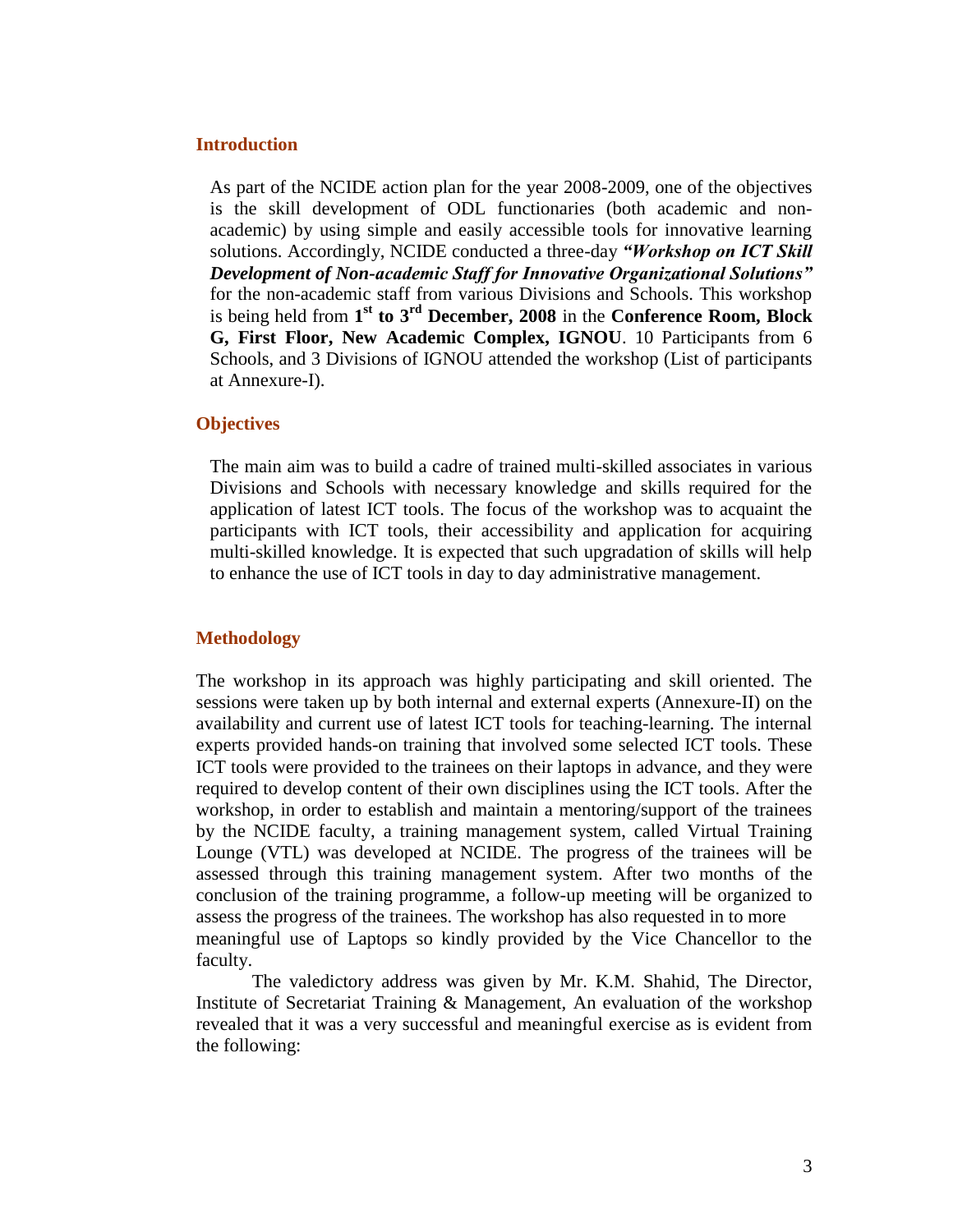#### **Results of Evaluation**

#### 1. **Designation/ Position of Participants**

The Participants of the Workshop comprised JAT, Data Entry Operators, Assistant, Senior Assistant and stenographer of the Schools, and Divisions of IGNOU.

#### 2**. Spread of Participants** (**Schools/Divisions etc.)**

The Participants were drawn from 6 Schools, and 3 Divisions of IGNOU.

#### **3. Reciept of advance information from the centre about the programme**

All the participants received information in advance although correspondence was sent in advance from the Centre.

#### **4. Usefulness of training for immediate job requirements**

Almost all the participants said the training was useful to them immediately.

#### **5. Extent to which participants benefited from interaction with the fellow participants in the workshop**

Most of the participants said they were considerably benefited from the Workshop.

#### **6. Which part of the Workshop was found most useful?**

All the 10 participants found the session on Database Creation and Management to be the most useful followed equally by Simple tools for creating multimedia *and* Fundamental financial rules and procedures *and*  Communication and Behavioral Skills*.*

#### **7. Which Part of the Workshop did you find least helpful?**

To the above query, three participants gave the feedback the session on Basic Computer maintenance and networking was least helpful.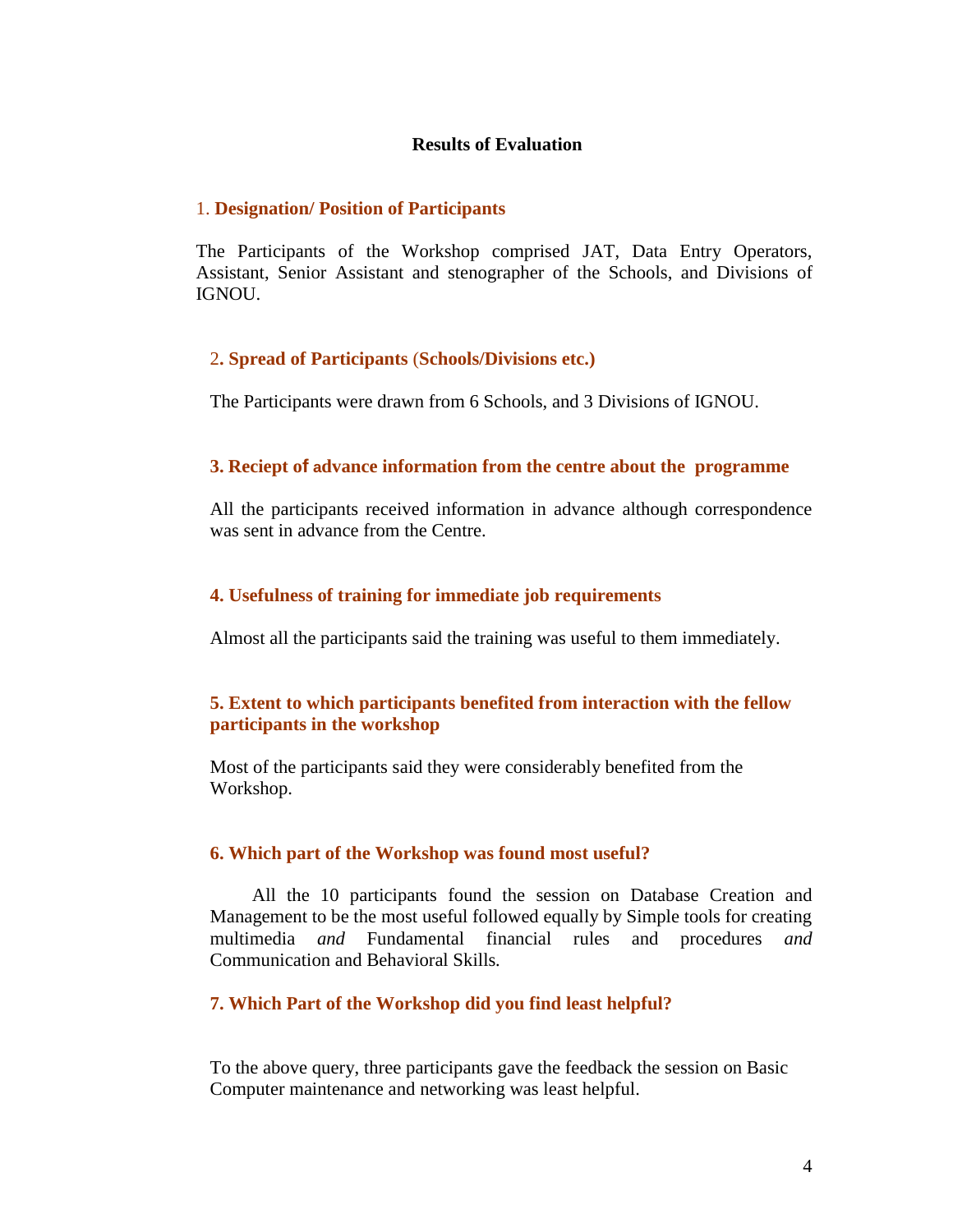#### **8. Overall impression of the workshop**

All the participants had a very good impression from the workshop with 3 participants saying it was excellent and 6 participants saying it was very good.

#### **9. Other Comments/Suggestions given by the participants**

- 1. Demand for more such trainings as technological developments are taking place daily.
- 2. More time should be allotted for hands on training.
- 3. More topics such as noting, drafting, telesoftware, making and procedure for processing bills, ECR, TA/DA etc., and office procedures related may be included.
- 4. Workshop on the skill updation should be organized again for the same group.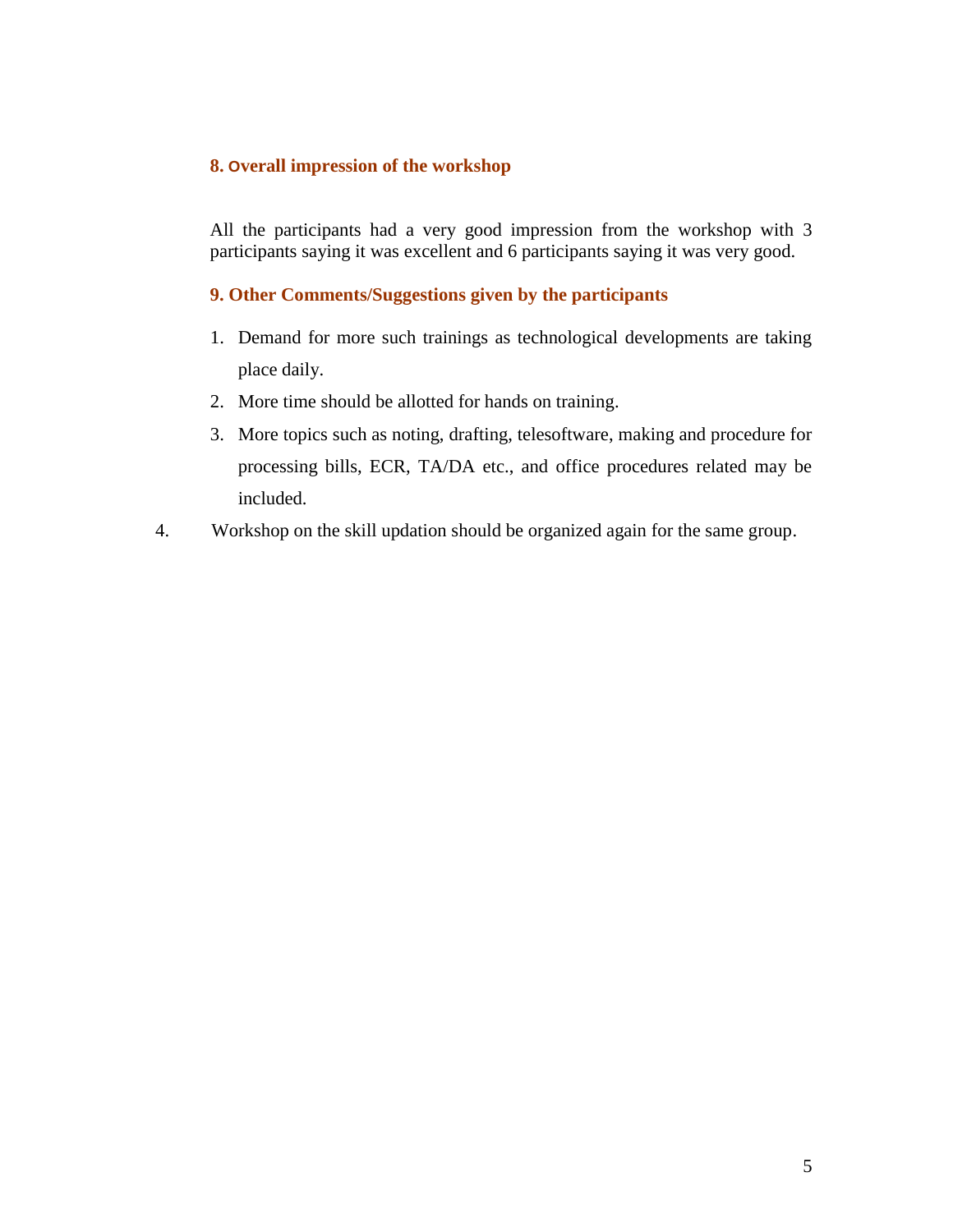#### **Annexure-I**

### **List of Participants**

#### **List of Participants for "Workshop on ICT Skill Development of Non-academic Staff for Innovative Organizational Solutions"**

- 1. Sh. G. C. Pandey Sr. Assistant International Division
- 2. Ms. Neeru Sayal Sr. Assistant RSD
- 3. Shri Naresh Kumar JAT School of Education
- 4. Ms. Yogeeta Kadian DEO-C School of Continuing Education
- 5. Mr. Rajbir Singh Sr. Assistant School of Engineering & Technology
- 6. Mr. Ravinder Singh Stenographer School of Health Sciences
- 7. Ms. Monika Sayal DEO School of Humanities
- 8. Shri R. Sivaraj Section Officer Academic Coordination Division
- 9. Ms. Neeta Senior Assistant School of Computer & Information Sciences
- 10. Mrs. Indu Rawat Senior Assistant Budget Section Finance & Accounts Division
- 11. Sh. Rajesh Kumar Assistant Finance Officer's Secretariat Finance & Accounts division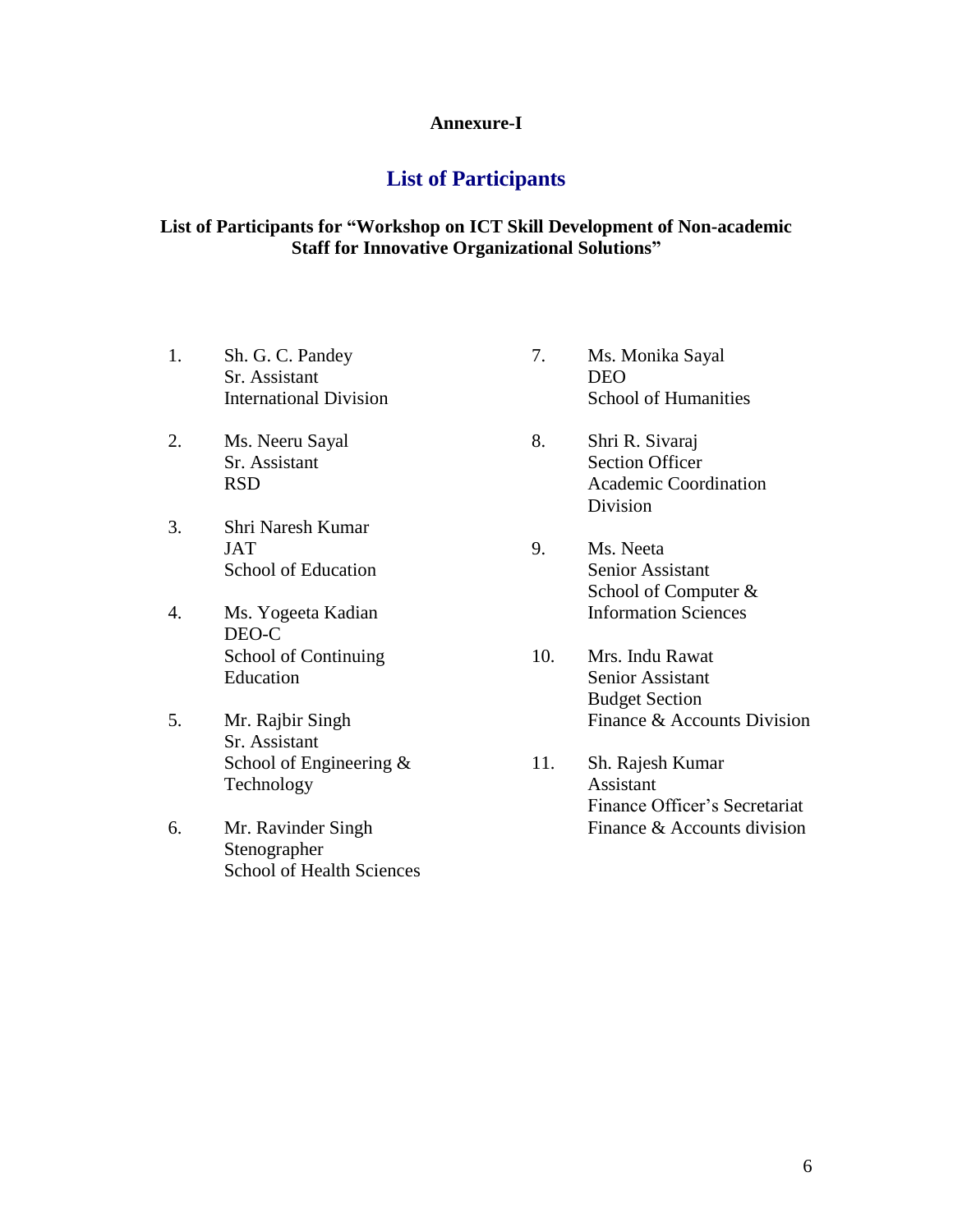# **Annexure-II**

# **List of Resource Persons with topic**

| 1 <sup>st</sup> December, Monday                                                                                             |                                                                                                                                                                                                                                                                                                                                                                                                                                                                                                                                                                                |                                                                                                                               |
|------------------------------------------------------------------------------------------------------------------------------|--------------------------------------------------------------------------------------------------------------------------------------------------------------------------------------------------------------------------------------------------------------------------------------------------------------------------------------------------------------------------------------------------------------------------------------------------------------------------------------------------------------------------------------------------------------------------------|-------------------------------------------------------------------------------------------------------------------------------|
| <b>Inaugural Session</b><br>$(1000 hrs - 1020 hrs)$                                                                          | <b>Inauguration of the Workshop by</b><br><b>Prof Om Prakash Mishra</b><br>Pro Vice Chancellor, IGNOU                                                                                                                                                                                                                                                                                                                                                                                                                                                                          |                                                                                                                               |
| <b>Session I</b>                                                                                                             |                                                                                                                                                                                                                                                                                                                                                                                                                                                                                                                                                                                |                                                                                                                               |
| <b>Communication and behavioral</b><br>skills for Administration<br>$(1100$ hrs $- 1330$ hrs and<br>$1430$ hrs – $1500$ hrs) | The Faculty or administrator often needs<br>assistance with the drafting and typing<br>of letters, notes etc, and filing. Further,<br>they need assistance for communicating<br>with the students and other key people<br>both within and outside IGNOU, during<br>the course of their work. A multi skilled<br>assistant is expected to have an aptitude<br>of verbal and written communication.<br>This session will train the participants in<br>these communication and interpersonal<br>skills.                                                                           | <b>Ms Vinod Jindal</b><br><b>Joint Director</b><br>Institute of<br><b>Secretarial Training</b><br>and Management<br>New Delhi |
| <b>Session II</b>                                                                                                            |                                                                                                                                                                                                                                                                                                                                                                                                                                                                                                                                                                                |                                                                                                                               |
| <b>Basic Computer maintenance and</b><br>networking<br>$(1500 hrs - 1700 hrs)$                                               | To assist the faculty or Administrator, a<br>multi skilled worker is expected to know<br>the basic components of computer<br>hardware and the associated software.<br>S/he should be able to identify problems<br>and troubleshoot them. S/he should also<br>be aware of the networking system in the<br>office.<br>This session will train the participants in<br>the basic maintenance of Computer<br>Hardware;<br>acquaint them with the<br>requisite knowledge of the latest<br>software tools related to maintenance;<br>and make them aware of the networking<br>issues. | Mr. Subhash Singh<br><b>Senior FMS</b><br><b>Engineer</b><br><b>CMS</b> Computer<br><b>Institute</b><br>Gurgaon               |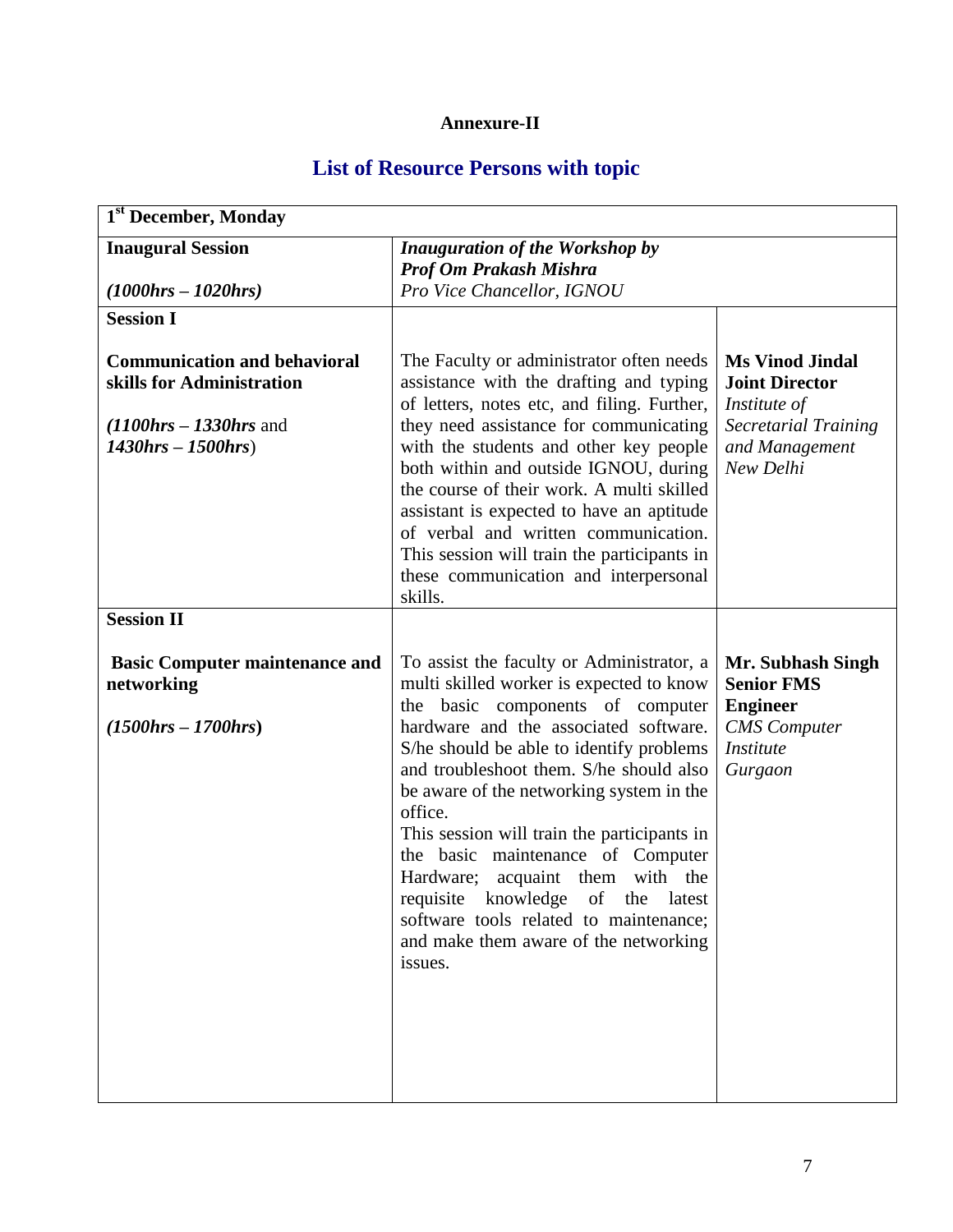| 2 <sup>nd</sup> December, Tuesday                                         |                                                                                                                                                                                                                                                                                                                    |                                                                                                                                             |
|---------------------------------------------------------------------------|--------------------------------------------------------------------------------------------------------------------------------------------------------------------------------------------------------------------------------------------------------------------------------------------------------------------|---------------------------------------------------------------------------------------------------------------------------------------------|
| <b>Session II contd</b>                                                   |                                                                                                                                                                                                                                                                                                                    |                                                                                                                                             |
| $(1000 hrs - 1045 hrs)$                                                   |                                                                                                                                                                                                                                                                                                                    |                                                                                                                                             |
|                                                                           |                                                                                                                                                                                                                                                                                                                    |                                                                                                                                             |
| <b>Session III</b>                                                        |                                                                                                                                                                                                                                                                                                                    |                                                                                                                                             |
| <b>Fundamental financial rules and</b><br>procedures                      | The<br>faculty<br>the<br>members<br>and<br>administrators<br>have<br>deal<br>with<br>to<br>financial procedures during the course of <i>Finance and</i>                                                                                                                                                            | Mr. T.K. Kaul<br><b>Deputy Registrar</b>                                                                                                    |
| $(1100 hrs - 1330 hrs)$                                                   | their work, such as budget and other <i>Accounts Division</i> ,<br>financial documents. Assistance is very <i>IGNOU</i><br>much required in this field. This session<br>will make the participants aware of the<br>various rules and methods<br>be<br>to<br>followed<br>while preparing<br>financial<br>documents. |                                                                                                                                             |
| <b>Session IV</b>                                                         |                                                                                                                                                                                                                                                                                                                    |                                                                                                                                             |
| <b>Simple tools for creating</b><br>multimedia<br>$(1430 hrs - 1700 hrs)$ | The IGNOU Faculty frequently requires<br>HR with minimum skills of PowerPoint<br>and similar software for creating simple<br>graphics and animations.<br>This session will train the participants in<br>simple PowerPoint and Flash for<br>creating simple graphics and animations.                                | Dr Jyotsna Dikshit,<br><b>Deputy Director</b><br><b>National Centre for</b><br>Innovations in<br>Distance Education,<br><b>IGNOU</b><br>and |
|                                                                           |                                                                                                                                                                                                                                                                                                                    | <b>Ms Priyanka</b><br>Papreja PPT<br><b>Developer</b><br>NCIDE, IGNOU                                                                       |
| <sup>3rd</sup> December, Wednesday                                        |                                                                                                                                                                                                                                                                                                                    |                                                                                                                                             |
| <b>Session V</b>                                                          |                                                                                                                                                                                                                                                                                                                    |                                                                                                                                             |
| <b>Database Creation and</b>                                              | Databases are one of the essential<br>requirements for both academics and                                                                                                                                                                                                                                          | Dr Akshay Kumar<br><b>Reader</b>                                                                                                            |
| <b>Management</b><br>$(1100 hrs - 1300 hrs)$                              | administrators. The session will acquaint<br>the participants with the know-how of<br>creating databases using known ICT<br>tools (such MS Excel, MS Access<br>Outlook Express), as and also how to<br>correspond with the contacts through<br>emails.                                                             | School of Computer<br>and Information<br><b>Sciences</b><br><b>IGNOU</b>                                                                    |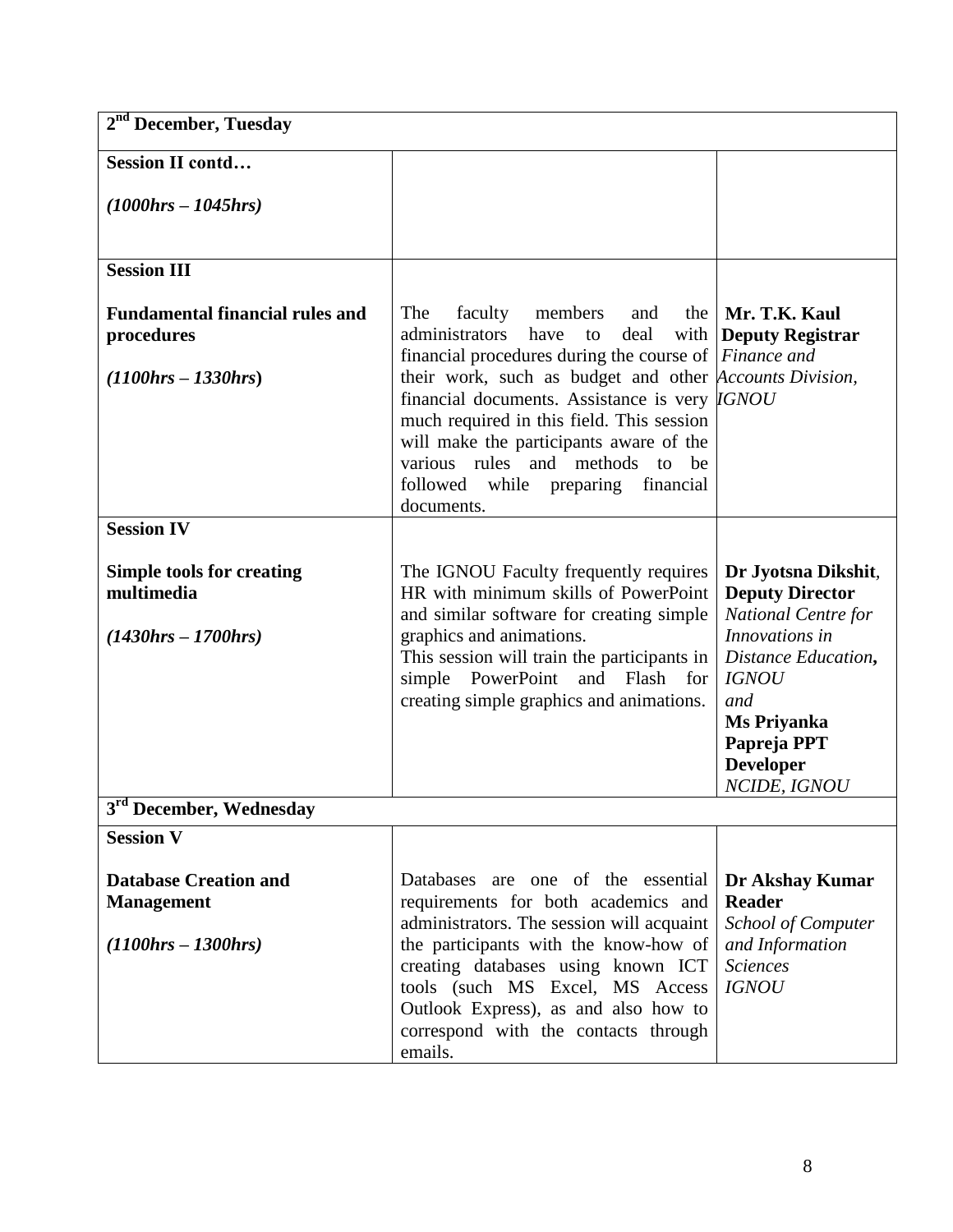| <b>Session VI</b>                                                                    |                                                                                                                                                                                                                                       |                                                                                      |
|--------------------------------------------------------------------------------------|---------------------------------------------------------------------------------------------------------------------------------------------------------------------------------------------------------------------------------------|--------------------------------------------------------------------------------------|
| <b>Innovative Initiatives in</b><br><b>Administration</b><br>$(1530 hrs - 1545 hrs)$ | New developments, aided by ICT, are<br>taking place in administration. This Director<br>session will be essentially a talk by the<br>expert on some of the novel initiatives<br>taken by administration for effective<br>functioning. | Mr. K. M Shahid<br>Institute of<br>Secretariat Training<br>& Management<br>New Delhi |
| <b>Closing Session</b><br>$(1545hrs - 1700hrs)$                                      | <b>Guest of Honour</b><br>Mr. K. M Shahid, Director<br>Institute of Secretariat Training & Management<br>New Delhi                                                                                                                    |                                                                                      |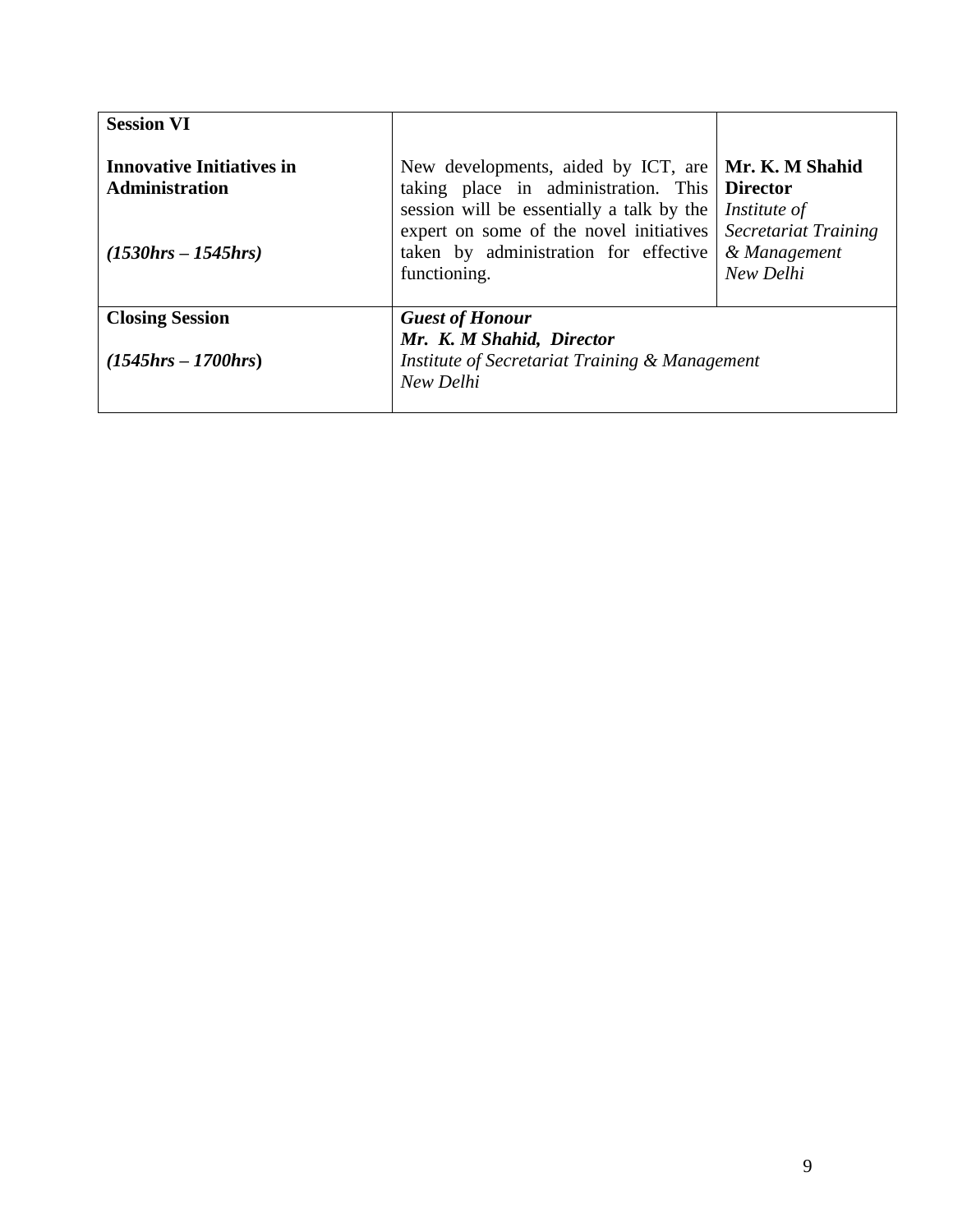### **Annexure-II**

# **Programme Schedule**

| 1 <sup>st</sup> December |  |
|--------------------------|--|
| <b>Monday</b>            |  |

| $1000$ hrs $-1020$ hrs                | Inauguration by Prof Om Prakash Mishra, Pro Vice Chancellor<br><b>IGNOU</b>                   |
|---------------------------------------|-----------------------------------------------------------------------------------------------|
| $1020$ hrs $- 1045$ hrs               |                                                                                               |
|                                       | <b>Interaction and sharing of experiences</b>                                                 |
| $1045$ <i>hrs</i> $- 1100$ <i>hrs</i> | Tea                                                                                           |
| $1100$ hrs – 1330hrs                  | <b>Session I</b>                                                                              |
|                                       | <b>Communication and Behavioral Skills for</b><br>$\bullet$<br><b>Administrative Measures</b> |
|                                       | Ms Vinod Jindal, Joint Director, Institute of Secretarial                                     |
|                                       | <b>Training and Management</b>                                                                |
| $1330$ hrs – $1430$ hrs               | Lunch                                                                                         |
| $1430$ hrs $- 1500$ hrs               | <b>Session I continued</b>                                                                    |
|                                       | <b>Discussion</b>                                                                             |
| 1500hrs-1545hrs                       | <b>Session II</b>                                                                             |
|                                       | <b>Basic Computer maintenance and networking</b><br>٠                                         |
|                                       | Mr. Subhash Singh, Senior FMS Engineer, CMS Computer<br>Institute                             |
| $1530$ hrs – $1545$ hrs               | Tea                                                                                           |
| $1545$ <i>hrs</i> $- 1700$ <i>hrs</i> | <b>Session II continued</b>                                                                   |
|                                       | <b>Hands on training</b><br>$\bullet$                                                         |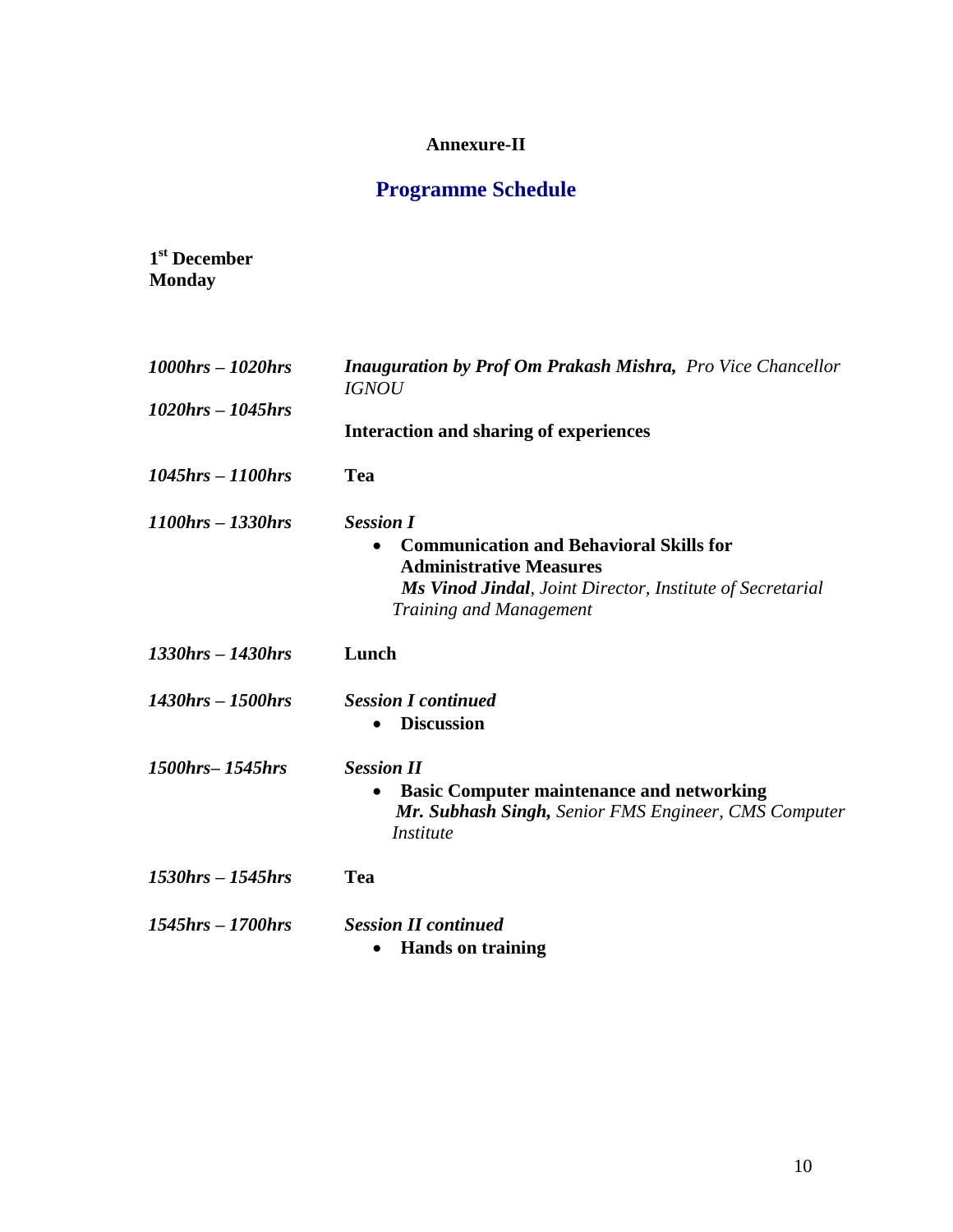### **2 nd December Tuesday**

| 1000hrs – 1045hrs  | <b>Session II continued</b><br><b>Discussion</b>                                                                                                                  |
|--------------------|-------------------------------------------------------------------------------------------------------------------------------------------------------------------|
|                    |                                                                                                                                                                   |
| 1045hrs – 1100hrs  | Tea                                                                                                                                                               |
| 1100hrs – 13005hrs | <b>Session III</b><br><b>Fundamental financial rules and procedures</b><br>Mr. T.K. Kaul, Deputy Registrar, Finance and Accounts<br>Division                      |
| 1300hrs – 1330hrs  | <b>Session III continued</b><br><b>Discussion</b>                                                                                                                 |
| 1330hrs – 1430hrs  | Lunch                                                                                                                                                             |
| 1430hrs – 1545hrs  | <b>Session IV</b><br>Simple tools for creating multimedia<br>Dr Jyotsna Dikshit, Deputy Director, National Centre for<br><b>Innovations in Distance Education</b> |
| 1545hrs – 1600hrs  | <b>Tea</b>                                                                                                                                                        |
| 1600hrs – 1700hrs  | <b>Session IV continued</b><br><b>Hands on training</b>                                                                                                           |